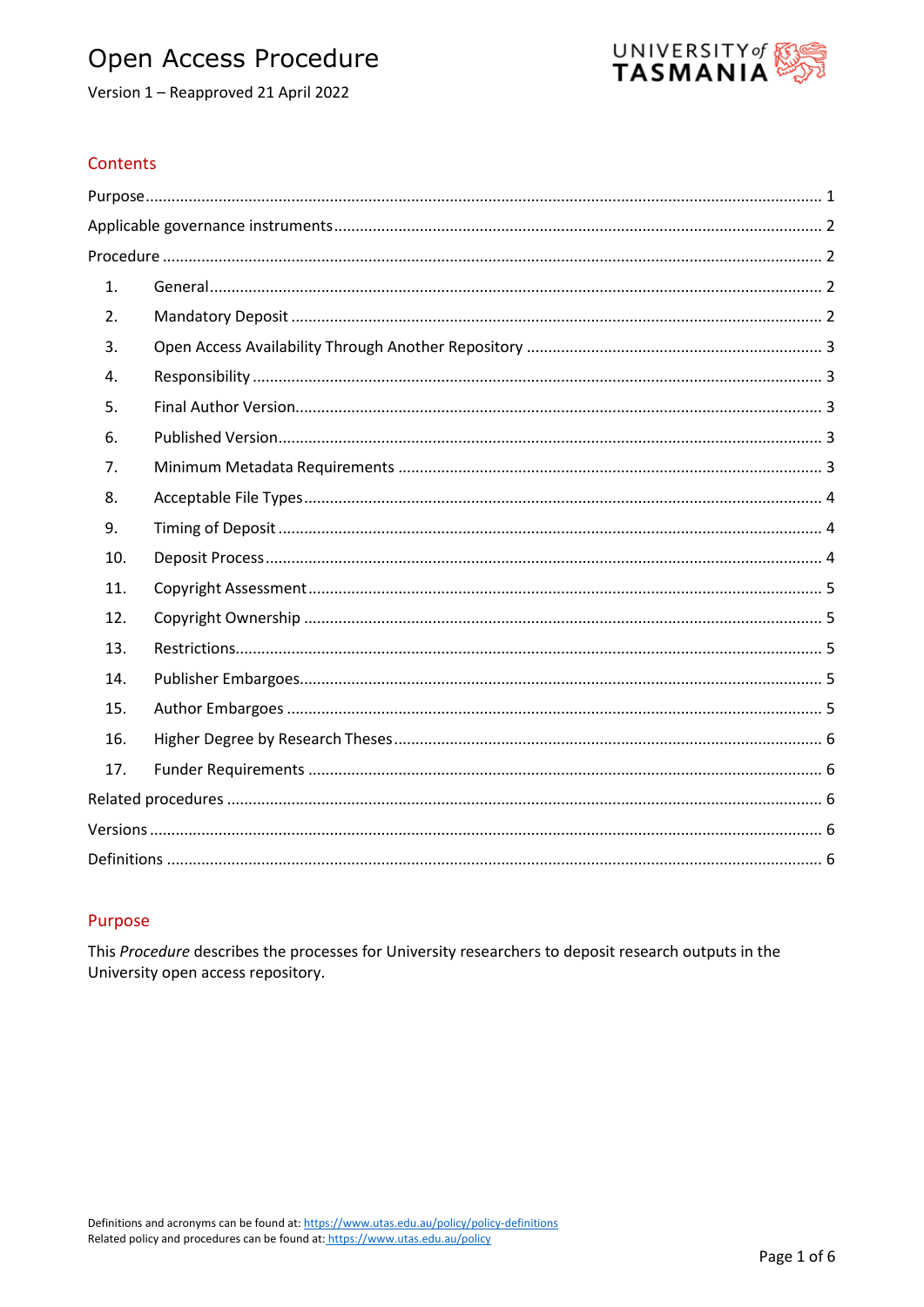# Applicable governance instruments

| Instrument                                                                | <b>Section</b>                    | <b>Principles</b> |
|---------------------------------------------------------------------------|-----------------------------------|-------------------|
| <b>Research Policy</b>                                                    | 2 Responsible Conduct of Research | $2.1 - 2.2$       |
| <b>Intellectual Property Policy</b>                                       |                                   |                   |
| <b>Australian Code for the Responsible Conduct of</b><br>Research         |                                   |                   |
| Australian Research Council ARC Open Access<br><b>Policy</b>              |                                   |                   |
| National Health and Medical Research Council<br><b>Open Access Policy</b> |                                   |                   |

# <span id="page-1-0"></span>Procedure

## <span id="page-1-1"></span>**1. General**

- 1.1. The *Research Policy* requires research outputs to be shared openly for free dissemination. It does not necessitate publishing in Open Access (OA) journals.
- 1.2. Sharing of research outputs and research data, should reflect best practice and adhere to contemporary standards, principles and national and international guidance, such a[s F.A.I.R.,](https://www.fair-access.net.au/fair-statement) [Indigenous data governance,](https://ardc.edu.au/resources/working-with-data/sensitive-data/indigenous-data/) and the [Australian Research Data Commons.](https://ardc.edu.au/)
- 1.3. Research data should be deposited in accordance with the *Research Policy* and the *Management of Research Data Procedure*.

## <span id="page-1-2"></span>**2. Mandatory Deposit**

- 2.1. All research outputs must be deposited in the University's OA repository.
- 2.2. Research outputs include the following:
	- a) University-authored or co-authored outputs consistent with the [Excellence in Research for](https://universitytasmania.sharepoint.com/sites/research-division/SitePages/Managing-your-Research-Outputs.aspx)  [Australia \(ERA\) Eligible Research Output Types](https://universitytasmania.sharepoint.com/sites/research-division/SitePages/Managing-your-Research-Outputs.aspx) i.e.:
		- i. Books Authored Research
		- ii. Book Chapters in Research Books
		- iii. Journal Articles Refereed, Scholarly Journal
		- iv. Conference Publications Full Paper Refereed
		- v. Original Creative Works
		- vi. Live Performance of Creative Works
		- vii. Recorded/Rendered Creative Works
		- viii. Curated or Produced Substantial Public Exhibitions and Events
		- ix. Research Reports for an External Body
		- x. Portfolios.
	- b) all University-authored or co-authored outputs required to be made openly accessible by a funder.

Version 1 – Reapproved 21 April 2022 Page 2 of 6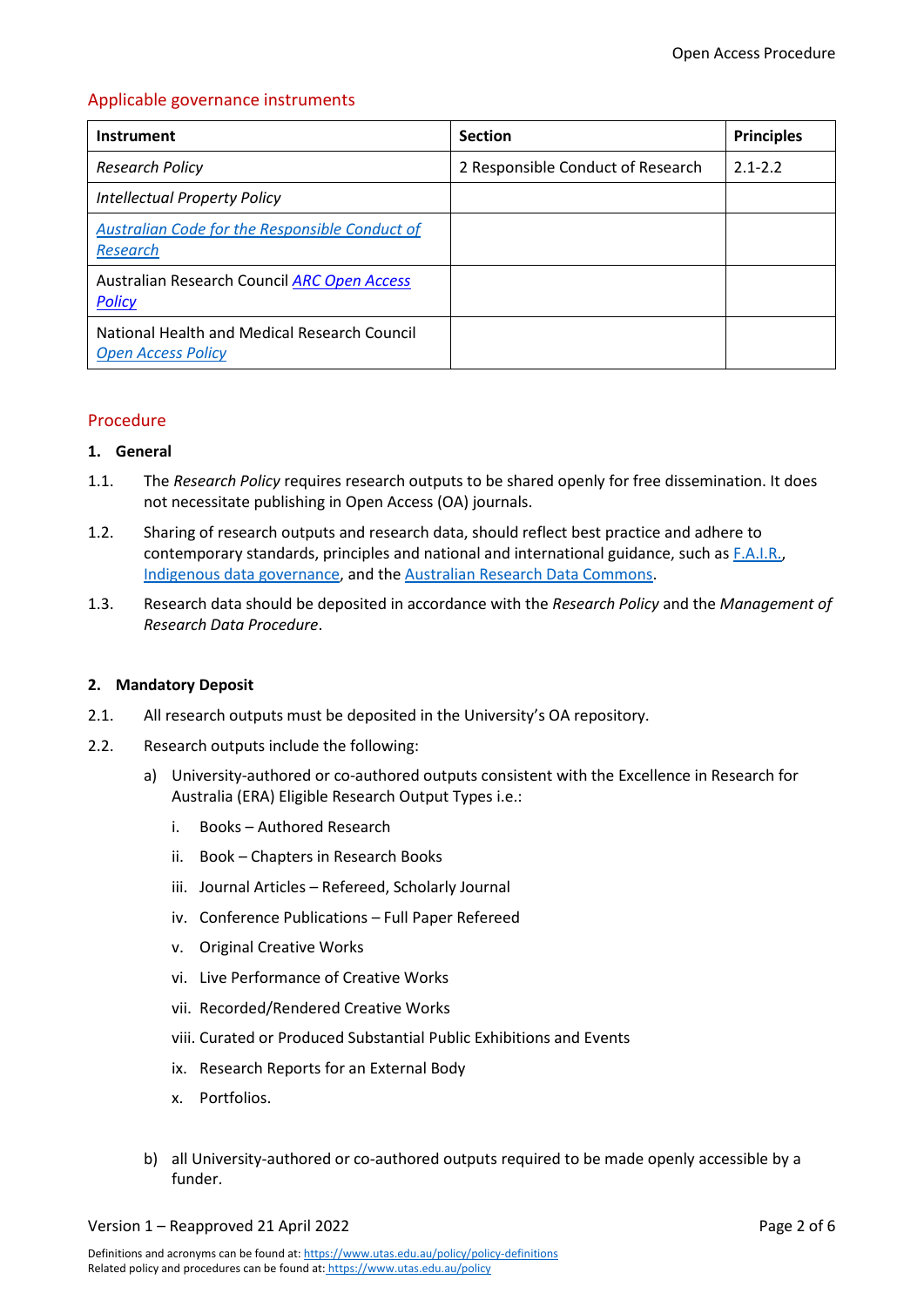2.3. The requirement to deposit research outputs is non-negotiable.

## <span id="page-2-0"></span>**3. Open Access Availability Through Another Repository**

3.1. Where an OA version of the publication is available elsewhere, metadata and the publication must be deposited in the University's OA repository, and a metadata-only record will be created with a link to the existing OA published version. This requirement is consistent with the Australian Research Council *[ARC Open Access Policy.](https://www.arc.gov.au/policies-strategies/policy/arc-open-access-policy)*

## <span id="page-2-1"></span>**4. Responsibility**

- 4.1. Research outputs are deposited in the University's OA repository via the University's research management system.
- 4.2. The author is responsible for the deposit of research outputs into the University's research management system. Where there are multiple authors, the lead author or first named author at the University is responsible for deposit or this responsibility should be delegated to a University co-author.

## <span id="page-2-2"></span>**5. Final Author Version**

- 5.1. The final author version is the accepted and amended version of a paper, following peer-review, prior to publication. It is the version most commonly included in institutional repositories and is *also known as* post- print, accepted manuscript or final manuscript.
- 5.2. Researchers should retain or obtain an electronic copy of the final author version for deposit.

### <span id="page-2-3"></span>**6. Published Version**

- 6.1. Authors may deposit the published versions of research outputs in addition to the final author versions. A published version is the final version for publication, including the publisher's typesetting and formatting; *also known as* the Publisher PDF.
- 6.2. Where publisher policy permits, the published version will replace the final author version in the University's OA repository.
- 6.3. Generally, only one version will be visible and accessible, even though more than one version may be stored.

### <span id="page-2-4"></span>**7. Minimum Metadata Requirements**

- 7.1. The minimum standard metadata required for deposited research outputs includes:
	- a) ORCID
	- b) author(s)/creator(s)
	- c) title
	- d) type of research output
	- e) publisher
	- f) date of publication/public presentation
	- g) volume; issue; page numbers; ISBN/ISSN;
	- h) grant identifier and name of funder, if applicable.

### Version 1 – Reapproved 21 April 2022 Page 3 of 6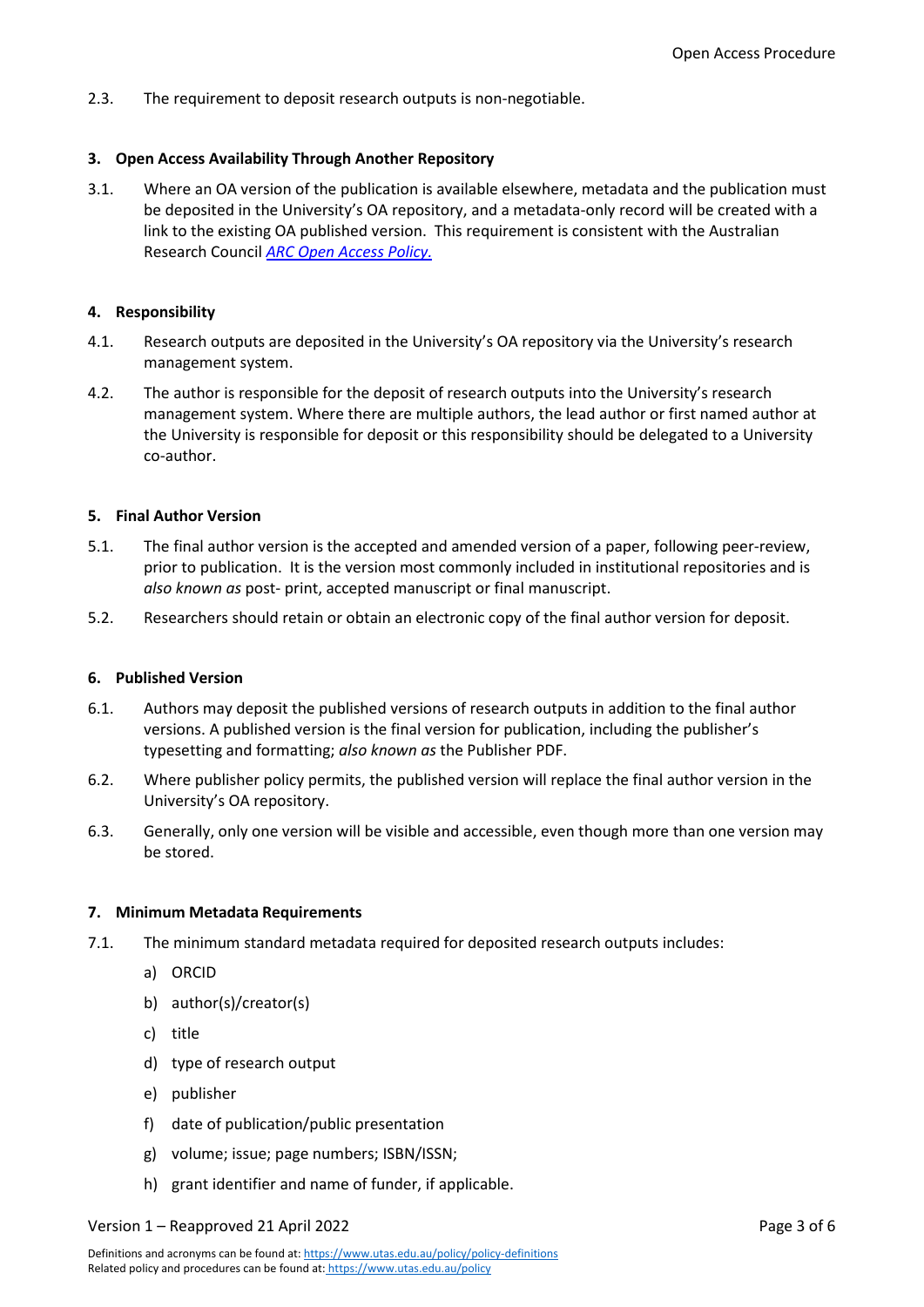- 7.2. Researchers may be prompted for alternate or additional metadata, depending on the discipline or the category of the research output e.g. for non-traditional research outputs.
- 7.3. Authors are not required to enter bibliographic information.

# <span id="page-3-0"></span>**8. Acceptable File Types**

*8.1.* Research outputs may be deposited in a range of file formats, subject to satisfying file format requirements of ERA. Current details of acceptable file types are provided in the *Open [Access](https://utas.libguides.com/OpenAccess/QandA#s-lg-box-21745763)  [subject guide.](https://utas.libguides.com/OpenAccess/QandA#s-lg-box-21745763)*

## <span id="page-3-1"></span>**9. Timing of Deposit**

| <b>Type of Research</b><br><b>Output</b> | <b>Timing</b>                                                                            | <b>Version</b>                                       | <b>Conditions</b>                                                                                                    |
|------------------------------------------|------------------------------------------------------------------------------------------|------------------------------------------------------|----------------------------------------------------------------------------------------------------------------------|
| <b>All outputs</b>                       | As soon as possible after accepted<br>for publication/presentation etc                   | Metadata                                             |                                                                                                                      |
| Journal articles                         | As soon as possible after<br>acceptance; no later than formal<br>publication             | Final author<br>version                              | Include all charts, graphics and<br>illustrations which the author<br>has permission to deposit                      |
| Conference<br>papers                     | As soon as possible after<br>acceptance; no later than formal<br>publication             | <b>Final author</b><br>version                       | Include all charts, graphics and<br>illustrations which the author<br>has permission to deposit                      |
| <b>Books and</b><br>book chapters        | As soon as possible and within 12<br>months of publication                               | Final proof                                          | Also require separate file<br>deposit of Title and Verso<br>pages                                                    |
| <b>Creative works</b>                    | As soon as possible and within 12<br>months of public presentation or<br>performance etc | Digital<br>representation<br>of the original<br>work | Minimum metadata for a<br>composition or performance,<br>a recording; for an<br>exhibition, a photographic<br>record |

## <span id="page-3-2"></span>**10. Deposit Process**

10.1. The deposit of research outputs in the University's research management system automatically results in their deposit in the University's OA repository. Instructions and resources can be found on the *[Managing your research outputs](https://universitytasmania.sharepoint.com/sites/research-division/SitePages/Managing-your-Research-Outputs.aspx)* intranet site.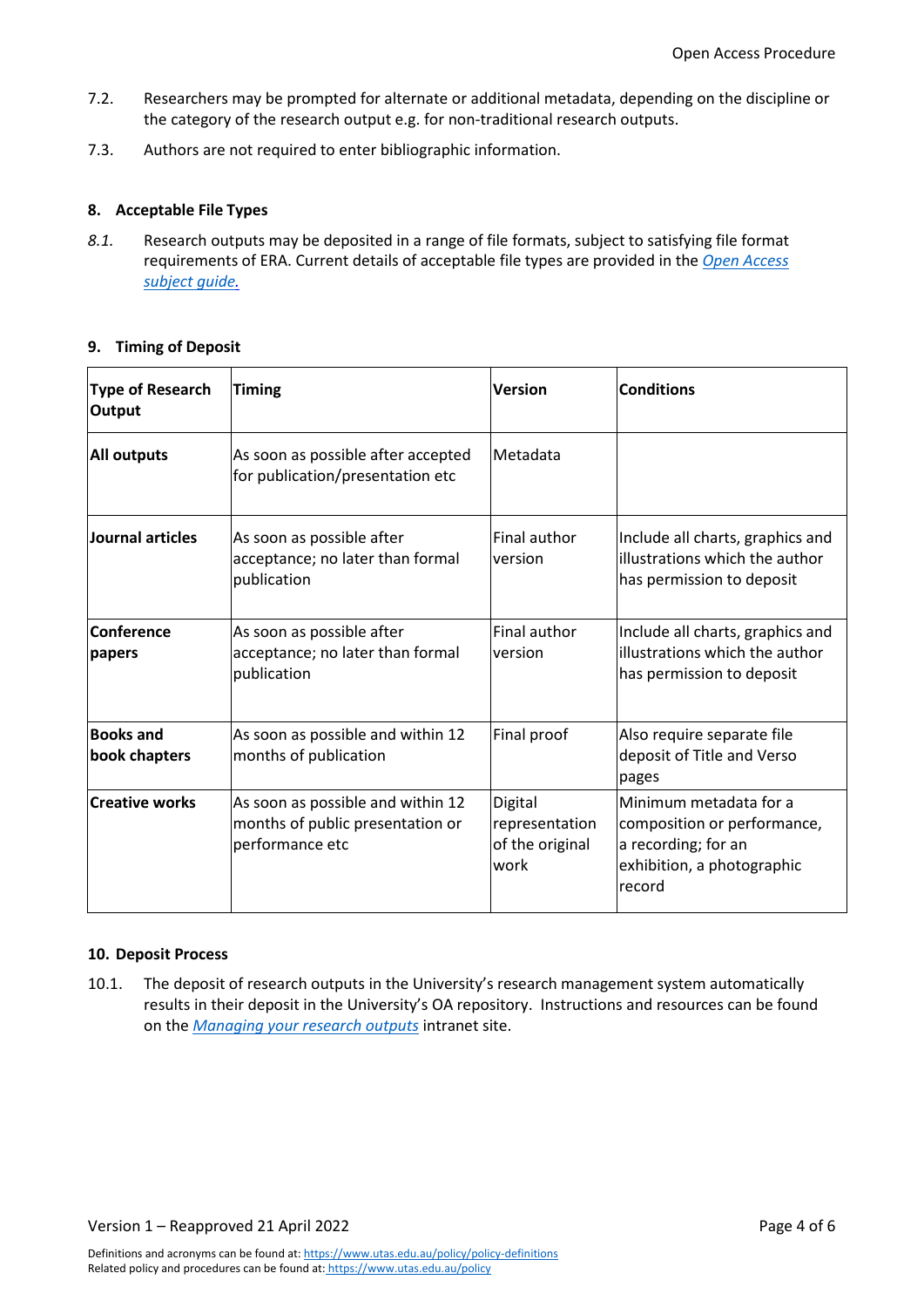## <span id="page-4-0"></span>**11. Copyright Assessment**

- 11.1. Copyright ownership of every research output will be individually assessed by Library staff.
- 11.2. Assessment is undertaken using established tools and sources e.g., Sherpa/RoMEO, publisher websites, journal websites.
- 11.3. First priority for assessment is given to research outputs related to Australian Research Council (ARC) and National Health and Medical Research Council (NHMRC) funding.

## <span id="page-4-1"></span>**12. Copyright Ownership**

- 12.1. The deposit of research outputs in the University's OA repository does not transfer copyright to the University.
- 12.2. Inclusion use and access of full-text material in the University's OA repository is subject to copyright law and agreement with the copyright owner.
- 12.3. The University encourages copyright owners to apply a Creative Commons Licence to their research output to specify conditions of use and re-use, according to guidelines available on the [Research](https://universitytasmania.sharepoint.com/sites/research-division/SitePages/Intellectual-Property.aspx)  [and Copyright website.](https://universitytasmania.sharepoint.com/sites/research-division/SitePages/Intellectual-Property.aspx)
- 12.4. Creative works outputs may require agreement from multiple copyright owners, as guided by advice in the *[Open Access subject guide](https://utas.libguides.com/OpenAccess/NTROs)*.

## <span id="page-4-2"></span>**13. Restrictions**

13.1. Where access to the research output is restricted, outputs must still be deposited, and only metadata describing the output will be made publicly available.

### <span id="page-4-3"></span>**14. Publisher Embargoes**

- 14.1. Most publishers allow authors to deposit their final author version of an accepted publication in an online OA repository. Any restrictions will be set out in a publisher agreement which may also include an embargo period.
- 14.2. Before signing the publisher agreement, authors may negotiate to remove or reduce an embargo period.

### <span id="page-4-4"></span>**15. Author Embargoes**

- 15.1. When submitting research outputs for the University's OA repository, authors retain the right to specify an embargo period to delay the provision of OA.
- 15.2. An author embargo may be for the purposes of subsequent or further publishing, to accommodate a patent application, related to contractual obligations including commercial in-confidence, or to respect confidential or culturally sensitive content.
- 15.3. Requests for embargoes longer than 12 months will be considered for approval on a case-by-case basis by the Deputy Vice-Chancellor (Research), or delegate.